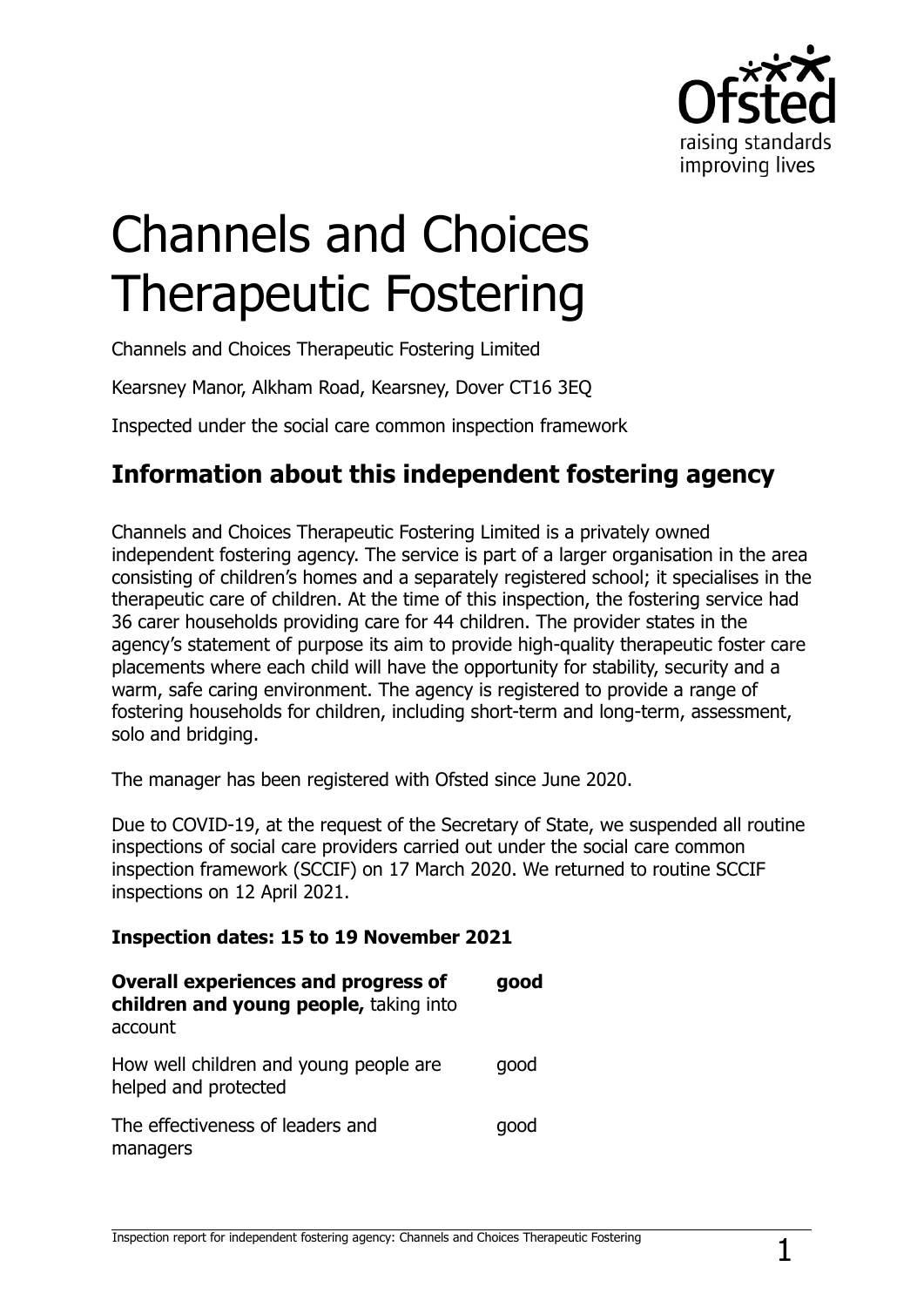

The independent fostering agency provides effective services that meet the requirements for good.

**Date of last inspection:** 12 March 2018

**Overall judgement at last inspection:** outstanding

**Enforcement action since last inspection:** none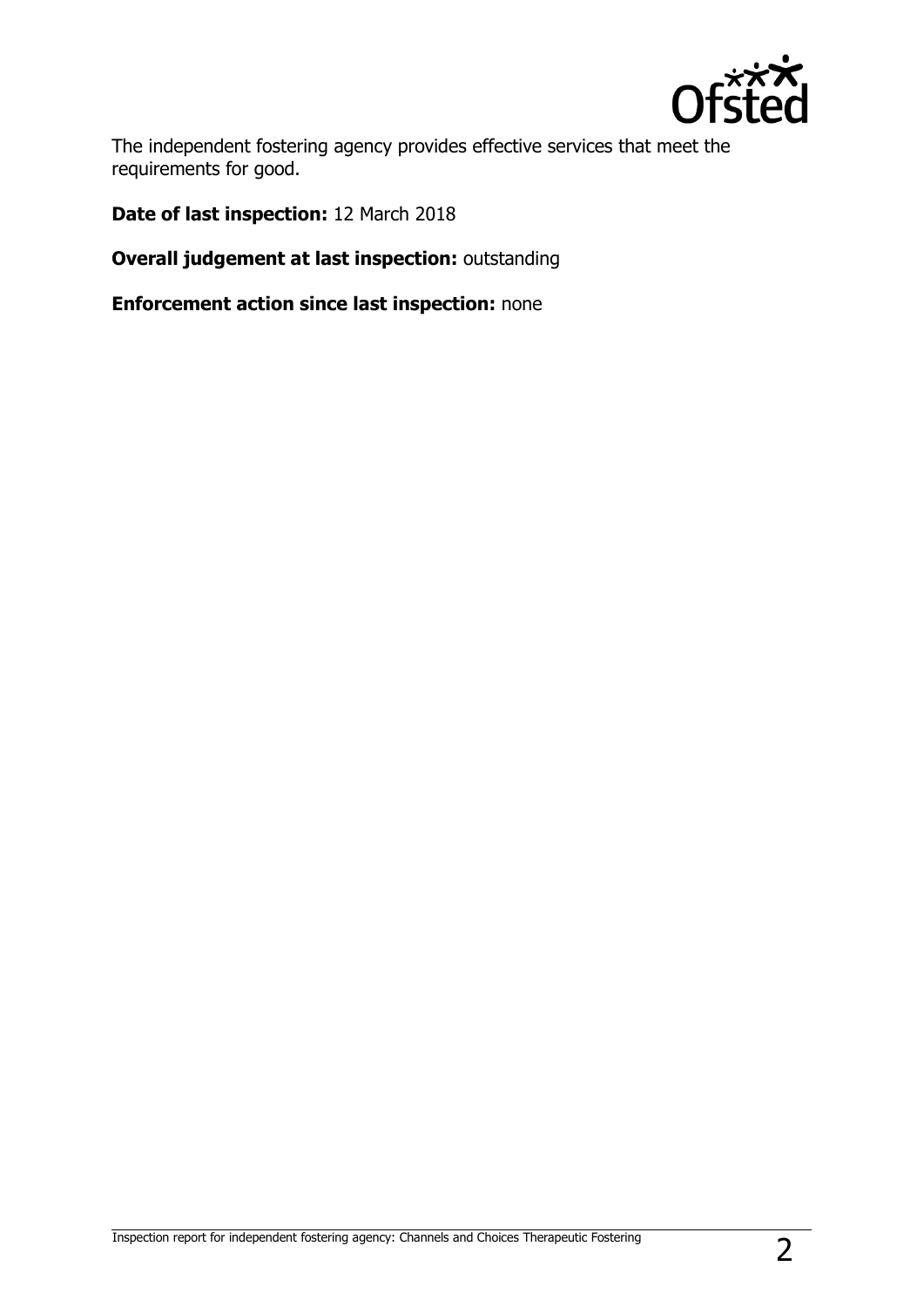

## **Inspection judgements**

#### **Overall experiences and progress of children and young people: good**

The driving force of this agency is to provide children with a sense of permanence and belonging in a family environment. Many of the children have experienced multiple moves before joining the organisation's therapeutic community. Overall, the children make excellent progress, and their lives are enhanced by the care and nurture that the fostering families provide.

Children are well supported by their foster carers, and the agency. The foster carers provide the children with nurturing, high-quality care, structure, and routine. The staff, foster carers, and the children share a sense of belonging in a supportive community. As a result, the children build trusted and secure relationships with their foster carers, and other adults who know and understand them well.

While many activities in the community have been curbed by the COVID-19 pandemic, the foster carers continued to encourage the children to lead full and active lives. The children enjoy a wide range of activities, clubs, and hobbies. Children particularly take pleasure from the community events, such as the annual pumpkin picking and the firework night. Foster carers recognise that community and leisure opportunities increase the children's confidence and life skills.

Children benefit from the encouragement of their foster carers in helping them to build friendships and develop social skills, for one child, this involves him playing football outside his home with other children from the neighbourhood. This is something he would have been unable to manage before he joined his foster family.

During the most restrictive periods of the COVID-19 pandemic, staff implemented creative initiatives to provide support and keep in regular contact with the foster carers and the children. This included newsletters, regular updates, a virtual escape room game, and surprise deliveries of cakes during virtual meetings. These small gestures send a powerful message to the fostering families and the children that they are valued and that their well-being is important to the staff. Feedback received from the foster carers was consistently positive about the high levels of support that the agency provides.

Leaders, staff, and foster carers prioritise the educational needs of the children. Many of the children attend the organisation's school or nearby local schools. Daily feedback between the teaching staff and the foster carers means that the children's successes are shared without delay and problems are flagged up early. Weekly inhouse meetings between the education, therapy, residential, and fostering managers help to integrate the services. This helps to ensure that a consistent therapeutic approach is provided to the children.

Foster carers support the children to maintain and develop their relationships with their families in line with their plans. Supervising social workers and foster carers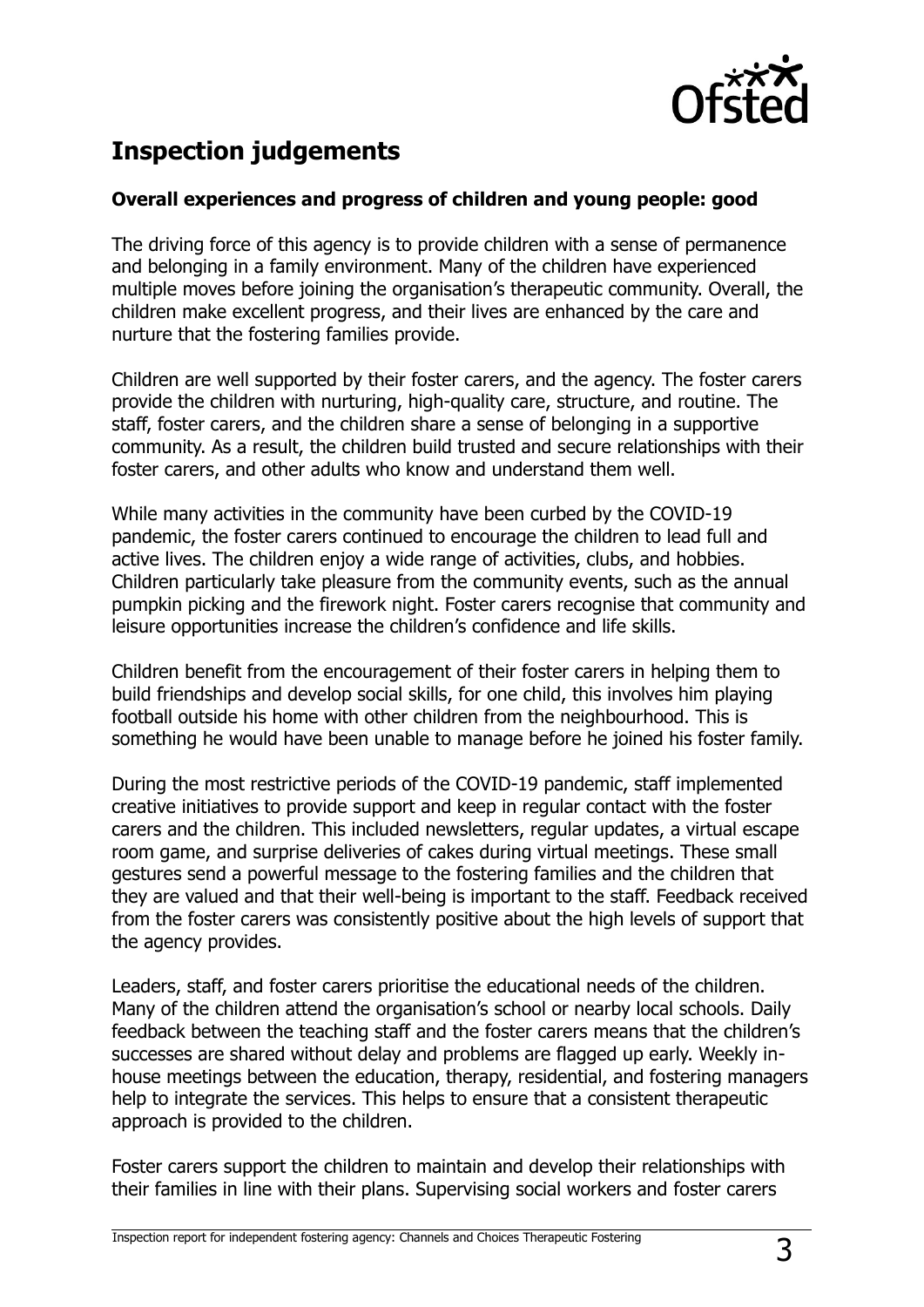

advocate on the children's behalf and ensure that their needs remain central to these arrangements.

Most of the children that join fostering families move across from residential children's homes within the organisation. Transitional planning is strong. Moves and changes are carefully planned and discussed with the children. Foster carers visit the children, spend time with them in the community, building up to tea visits and overnight stays before they move. There is strong therapeutic input and oversight from the therapy team to help match the children with the right foster carers with the right skills and experience. Consequently, the disruption and anxiety that the children experience as moves approach are reduced.

The innovative model developed by the directors in supporting children with complex needs to move to a foster care from a children's home is transformative for many of the children. However, for the minority of the children whose family living arrangements break down, the children experience high levels of uncertainty and distress. Supervising social workers and managers' complete placement ending reviews, as a means to identify areas of development to inform new learning and future planning, to reduce the number of unplanned placement endings.

#### **How well children and young people are helped and protected: good**

Supervising social workers and foster carers are alert and curious about risks to children. Staff share child protection concerns quickly with relevant safeguarding agencies. There are proactive and effective working relationships between professionals to help support and protect the children.

Managers keep clear records of safeguarding incidents, including all contacts and follow-up actions taken. This means information is readily available for oversight of emerging risks and identification of any patterns that may arise over a period of time.

Children and foster carers have access to specialist help from the in-house therapeutic team. The team includes a psychiatrist, a clinical psychologist, psychotherapists, systemic practitioners, and a speech and language therapist. Consequently, the children's mental health needs can be quickly identified, and holistic support provided. The range of different therapies and services available for the children means that their emotional health and well-being needs are extremely well met by the agency.

Supervising social workers provide monthly supervision visits to the foster carers to help them provide safe and trauma-informed parenting to the children. Visiting patterns and contact with the foster carers increase when additional support is required.

Supervising social workers regularly meet with the children separately from their foster carers. This is often out of the home, for example, a walk or a visit to a local café. Children enjoy good relationships with the supervising social workers. These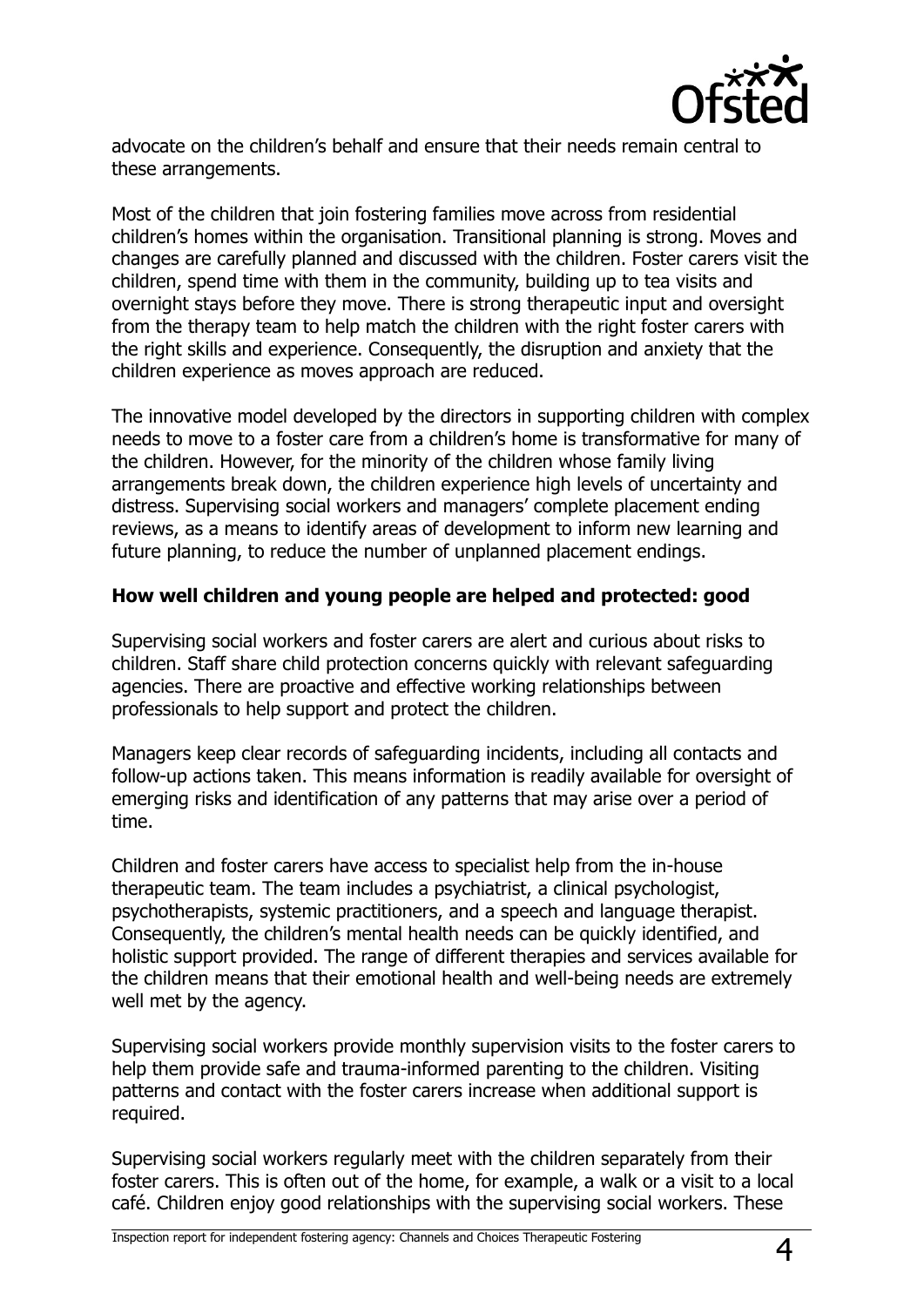

visits, along with unannounced visits ensure that the children have regular opportunities to speak to trusted adults about any worries they may have.

Prospective foster carers are provided with timely and relevant information following their initial enquiry. They are kept informed about the progress of any subsequent application for approval. One foster carer said that she appreciated being linked up with another experienced foster carer during her assessment. Panel members provide good scrutiny to ensure that prospective foster carers are considered in terms of their capacity to provide safe and caring homes for the children.

Safeguarding is central to the staff practice. Standards of care investigations are robust. These take place when concerns are expressed about the conduct, attitude, or practices of the foster carers. Staff listen to the children and any concerns raised are taken seriously and responded to.

Foster carers are trained in an accredited positive behaviour model. The model includes the use of low-level physical intervention to keep the children or others safe. Some children's positive behaviour plans contain previous information from when they lived in residential care. This has the potential to place the children and the foster carers at risk, for example, if they attempted to use a physical intervention, they are not trained in. This was addressed on the inspection.

In practice, the foster carers have a good understanding of providing safer caring to reduce harm and risk. However, the quality of safer caring plans is not consistent; some plans are detailed and individualised to the children, while others are generic or not in place. This means that some foster carers do not have access to readily available guidance to ensure the safety and well-being of all in the fostering family.

#### **The effectiveness of leaders and managers: good**

The agency is managed by a suitably qualified and experienced registered manager. She is well supported by the deputy manager, alongside the visible and accessible senior leadership team. Leaders and the staff are compassionate, curious, and committed to understanding the experiences of the children they work with, and in making a positive difference in their lives.

The agency is well staffed. Supervising social workers hold manageable caseloads to ensure high-quality support is provided to the children and the foster carers. The learning and relationship-based ethos of the organisation supports reflective practice and the staff's ongoing professional development.

The foster carer ambassadors group offers carers a direct line of communication to senior leaders. The forum provides an extra layer of communication about practice issues or ideas to help develop the agency from a foster carer's lens. Consequently, foster carers feel listened to and that their ideas and suggestions are acted upon.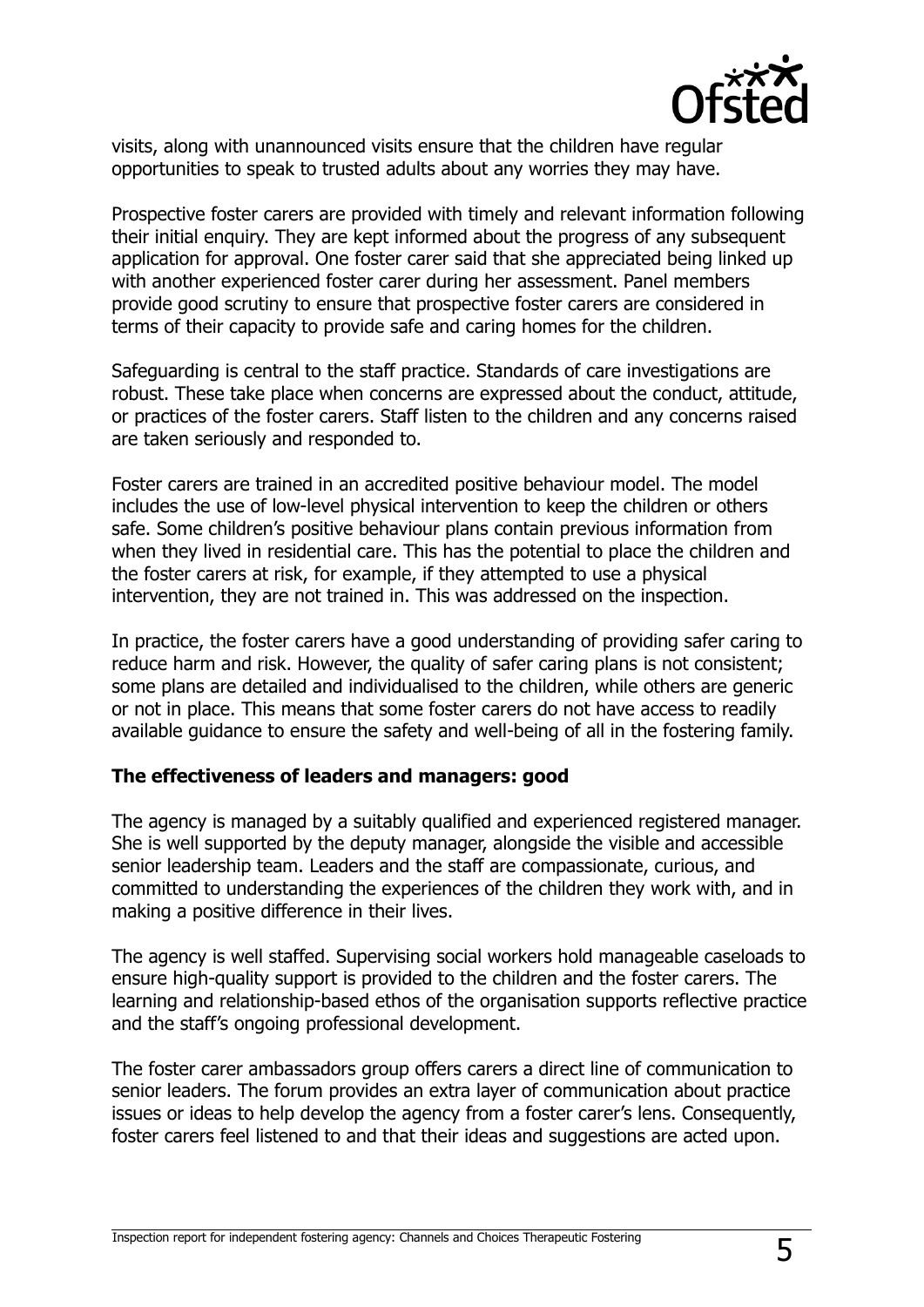

There is a careful selection of the fostering households and the staff. Recruitment procedures and vetting practices ensure a high standard of safer recruitment. This reduces the risk of unsuitable people having access to the children.

The fostering panel promotes a safe culture and provides a good quality assurance role to the agency. Assessments on prospective foster carers' suitability set out all the information that the fostering panel and decision-maker need to make objective approval decisions.

Leaders are invested in upholding and developing equality and inclusion practices throughout the community. The newly formed working group in response to increasing awareness of racism is a good example of this. The registered manager has identified the need for further training of all staff about gender identity and understanding LGBTQ issues. Leaders recognise that the agency is strengthened by actively embracing difference and diversity.

Foster carers have access to a broad training programme. However, the registered manager's system for monitoring the foster carer's training is overly complex. Records are not kept up to date and show that some foster carers have not completed the organisation's mandatory training within the expected timescales. This means that the registered manager cannot be confident that all the foster carers have the most up-to-date information and skills to meet the needs of the children.

Shortfalls were found in the quality assurance and oversight of the staff's recordkeeping, for example, some supervising social workers' visits are not up to date, and some entries are not sufficiently specific to the foster carer's training needs. Moreover, several local authority placement plans and care plans are missing from the records. Consequently, some of the foster carers are not provided with important documents they need to inform the care of their children. These shortfalls were addressed on inspection, and in part were due to the challenges of the COVID-19 pandemic.

The registered manager and the leader's commitment to maintaining a 'family feel' to the agency permeate through to the fostering families and the children. The agency has significantly increased its number of fostering households since the last inspection. This is a testament to the high-quality support provided to the children and the foster carers. There is strong evidence of ongoing research-informed practice and development to continually seek improved outcomes for the children.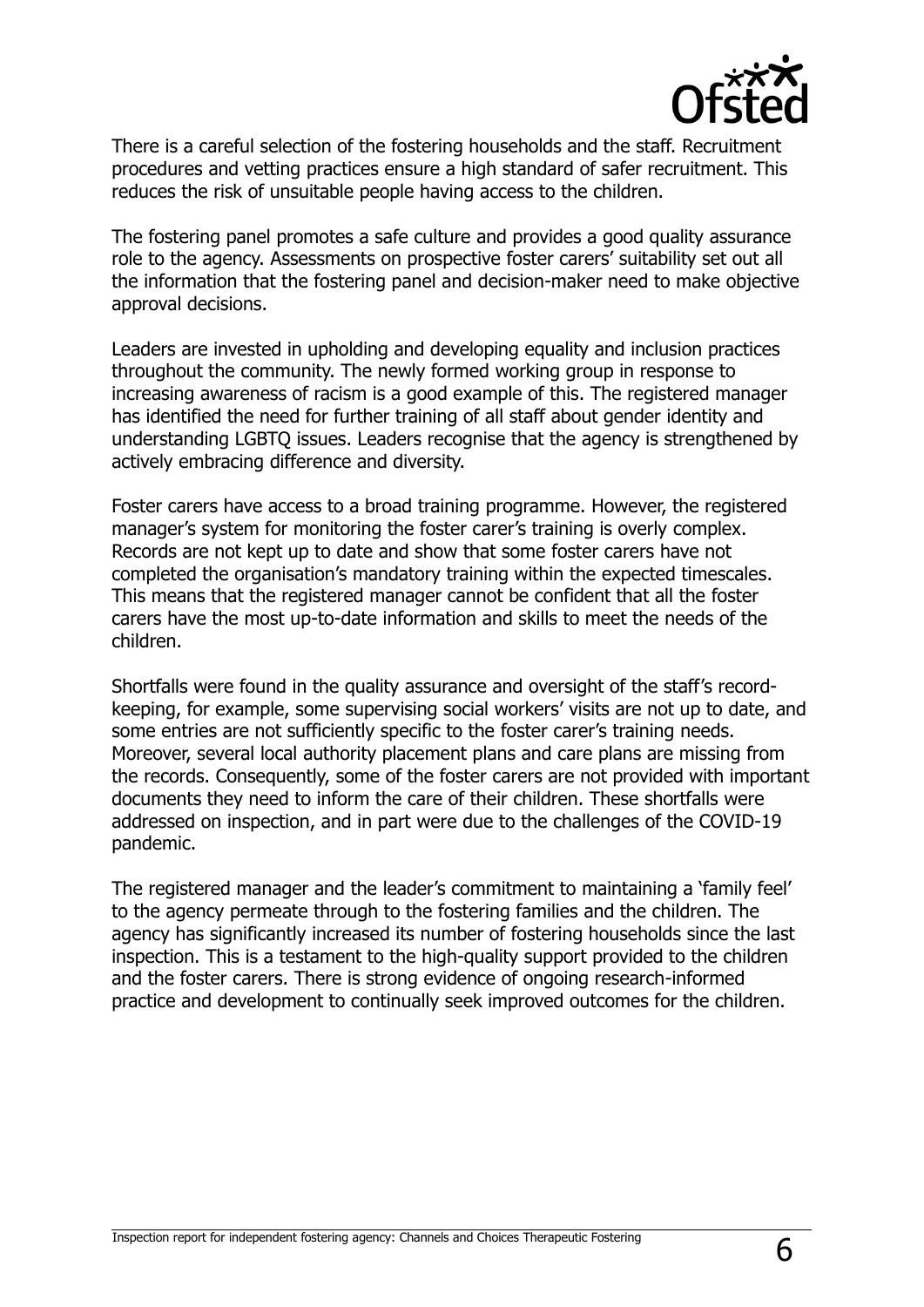

## **What does the independent fostering agency need to do to improve?**

### **Recommendations**

- The registered manager must ensure that the foster carers are given a copy of the children's placement plans as soon as this is provided to them by the responsible authority. If provision of the care plan by the responsible authority is delayed, the fostering service must seek to effectively follows this up with the responsible authority. ('Fostering services: national minimum standards', 31.2)
- The registered manager must ensure that the children's safety and welfare is promoted in the fostering households and that the foster carers have up-to-date and individualised safer care plans. ('Fostering services: national minimum standards', 4.1)
- The registered manger must ensure that foster carers provide an environment that supports positive behaviour. In particular, information and guidance provided to the carers is appropriate for a family setting. ('Fostering services: national minimum standards', 3.1)
- The manager must regularly monitor all records kept by the service to ensure compliance with the service's policies, to identify any concerns about shortfalls in training requirements and specific incidents to identify patterns and trends. Immediate action is taken to address any issues raised by this monitoring. ('Fostering services: national minimum standards', 3.1)

## **Information about this inspection**

Inspectors have looked closely at the experiences and progress of children and young people using the 'Social care common inspection framework'. This inspection was carried out under the Care Standards Act 2000 to assess the effectiveness of the service, how it meets the core functions of the service as set out in legislation, and to consider how well it complies with the Fostering Services (England) Regulations 2011 and the national minimum standards.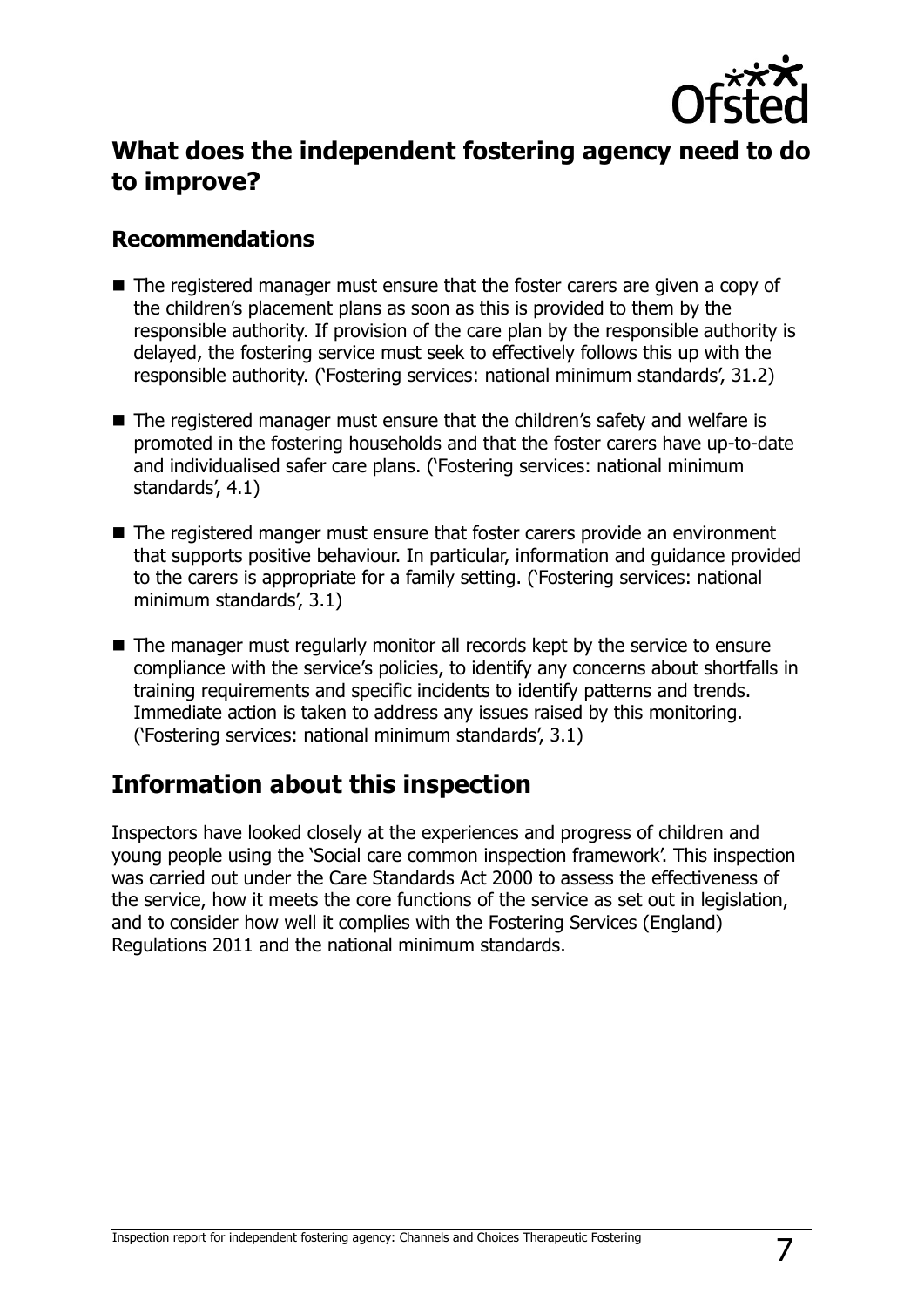

## **Independent fostering agency details**

**Unique reference number:** SC463937

**Registered provider:** Channels and Choices Therapeutic Fostering Limited

**Registered provider address:** Kearsney Manor, Alkham Road, Kearsney, Dover CT16 3EQ

**Responsible individual:** Ross Barnett

**Registered manager:** Sarah Whiting

**Telephone number:** 01304 361888

**Email address:** ross.barnett@channelsandchoices.co.uk

## **Inspectors**

Anne-Marie Davies, Social Care Inspector Jill Sephton-Wright, Social Care Inspector